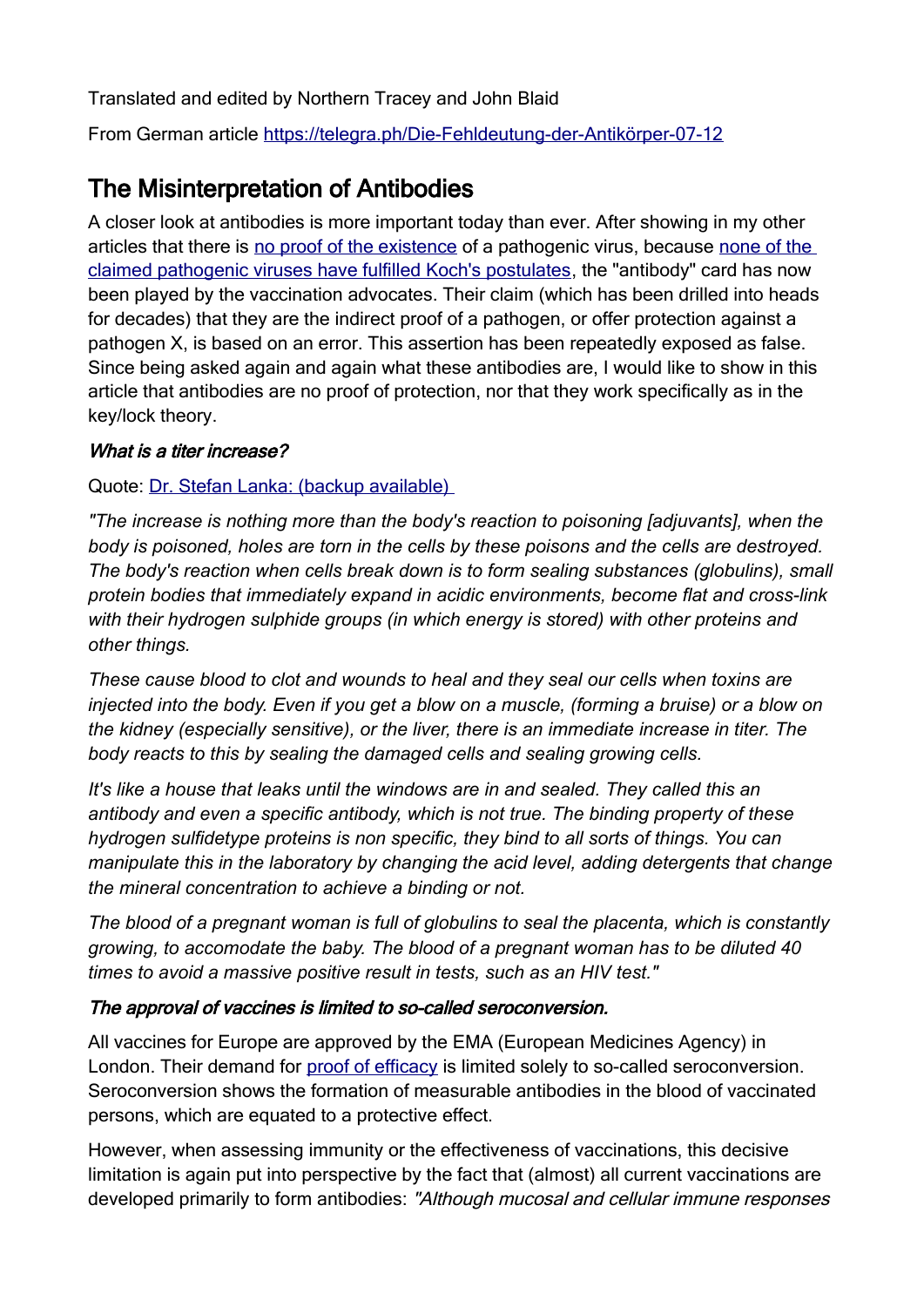are clearly important to protection by some vaccines, most vaccines licensed today depend for their efficacy on serum antibodies." [\(Plotkin 2010](http://cvi.asm.org/content/17/7/1055.full.pdf+html) [5] and [2001](https://europepmc.org/article/med/11176570) [6]). This is not least of all important for the development and approval of vaccines, as they have to prove their efficacy in this context - which is done without exception (and in many cases exclusively!) by determination of provoked antibodies.

## Even long-standing STIKO members do not always seem to be aware of this correlation

when they question the usefulness of titres after vaccinations - after all, the proof of efficacy of the respective vaccinations is based on the detection of precisely these antibodies.

### According to Prof. Heininger:

"For none of the generally recommended so-called basic vaccinations is a routine control of the vaccination success planned or even advisable". (Heininger 2017) [7] or the blanket statement regarding the measles vaccination, "that a positive laboratory result does not certify protection" (Heininger 2016) [8] - If the latter were the case, the vaccination could not have been certified as effective and therefore approved...

However, in medicine we have known for decades that circulating antibodies are not synonymous with protection against a disease, a fact that can be understood even by laypeople using short examples.

If antibodies do indicate protection, how do the following statements of the RKI, STIKO and Arzneitelegram fit in?

### 1. [The April 2001 telegram of medicines states:](https://www.arznei-telegramm.de/html/2001_04/0104041_01.html) [1]

"Vaccine-induced titre increases are also unreliable substitutes for efficacy. What benefit or harm the vaccinated person can expect cannot be deduced from such findings."

# 2. [The RKI \(Robert Koch Institute\) writes:](https://www.rki.de/DE/Content/Infekt/EpidBull/Archiv/2012/Ausgaben/30_12.pdf?__blob=publicationFile) [2]

"For some vaccine-preventable diseases (e.g. pertussis) there is no reliable serological correlate that could be used as a surrogate marker for existing immunity. Furthermore, the antibody concentration does not allow any conclusion to be drawn about a possible existing cellular immunity."

### 3. Prof. Heininger, a long-standing member of the STIKO (permanent vaccination commission) writes: [3]

"It is neither necessary nor useful to determine efficacy by blood sampling and antibody determination after a vaccination has been carried out. On the one hand, even an antibody determination does not provide a reliable statement about the presence or absence of vaccination protection, and on the other hand, it is simply too expensive."

### 4. [Sick despite vaccination?](https://www.rki.de/DE/Content/Infekt/EpidBull/Archiv/2008/Ausgaben/24_08.pdf?__blob=publicationFile) [4]

An example of this was a 14-year-old boy who had received sufficient basic immunisation in childhood and a booster against tetanus six months earlier when he developed tetanus. Laboratory tests revealed antibodies so high that, according to the definition of antibody titres, he should have been protected. But he was not! This example shows that the theory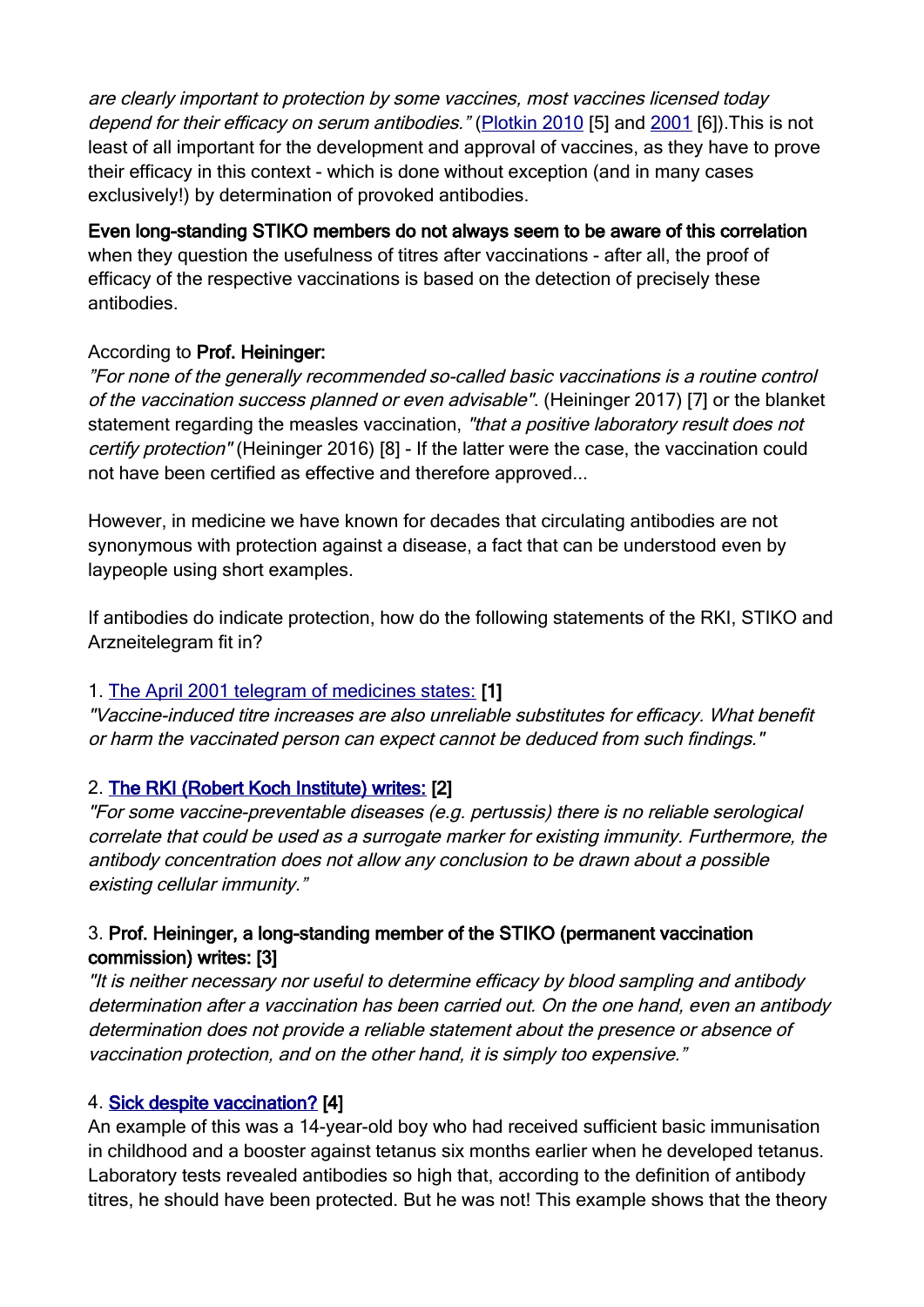of antibodies as "protective magic bullets" is wrong. The RKI then coined the term "nonprotective" antibodies.

### 5. [Prof. Heininger - STIKO \(2017\)](https://www.rosenfluh.ch/media/arsmedici/2017/04/Impfungen-und-Antikoerpertiter.pdf) [7]

"The most important thing right from the start: For none of the generally recommended socalled basic vaccinations is a routine control of the vaccination success planned or even advisable".

### 6. [Prof. Heininger - STIKO \(2016\)](http://www.kinder-undjugendarzt.de/download/47.(65.)Jahrgang2016/KJA_4-2016_Web.pdf) [8]

"...there are not only false-negative IgG antibody results (which would not bother us if the child received an MMR vaccination as a consequence), but unfortunately also falsepositive results. This must be put to parents so that they understand that a positive laboratory result does not certify protection and that they are much better advised to give their child a second dose of MMR".

Remark: So again confirmation that a positive laboratory result is insignificant. The question arises again and again as to how you know that antibodies offer circulating protection when the highest authorities themselves say that a titer increase cannot prove protection exists. When people have high antibody levels, do they still fall ill? If no one can say exactly at what titer level there is real protection, why is the approval of a vaccine based on that exact reading? Personally, this makes me more than a little suspicious.

### The following points are of crucial importance in this discussion:

- Firstly, that we cannot always be sure that the question of immunity can be clarified by means of an antibody determination for each vaccine (see below)
- Secondly, the antibodies that show up in routine tests are not automatically those that provide protection (immunity), but sometimes only those that indicate that (apart from the measured protective antibodies that are not decisive for immunity, and which are certainly not measured) protective antibodies have been produced. The measured ones are then a so-called surrogate parameter of immunity. This complicated hypothesis is based, on one hand, on the fact that the immune response produces numerous different antibodies with different functions and, on the other hand, that the determination of the actually decisive antibodies in some vaccinations would be too time-consuming for routine diagnostics. (Or to put it simply, the connection between antibodies and immunity is a myth)
- Thirdly, each 'immunity' is based on statistics and therefore relative whether it protects in the individual case or not. The true reasons for the state of the body being "symptom-free" lie buried in other justifications. "Thus protection is a statistical concept. When we say that a particular titer of antibodies is protective, we mean under the usual circumstances of exposure, with an average challenge dose and in the absence of negative host factors." [6
- Fourthly, the question of protection from what exactly is meant from the point of view of orthodox medicine is also crucial. For example, it is claimed that in the case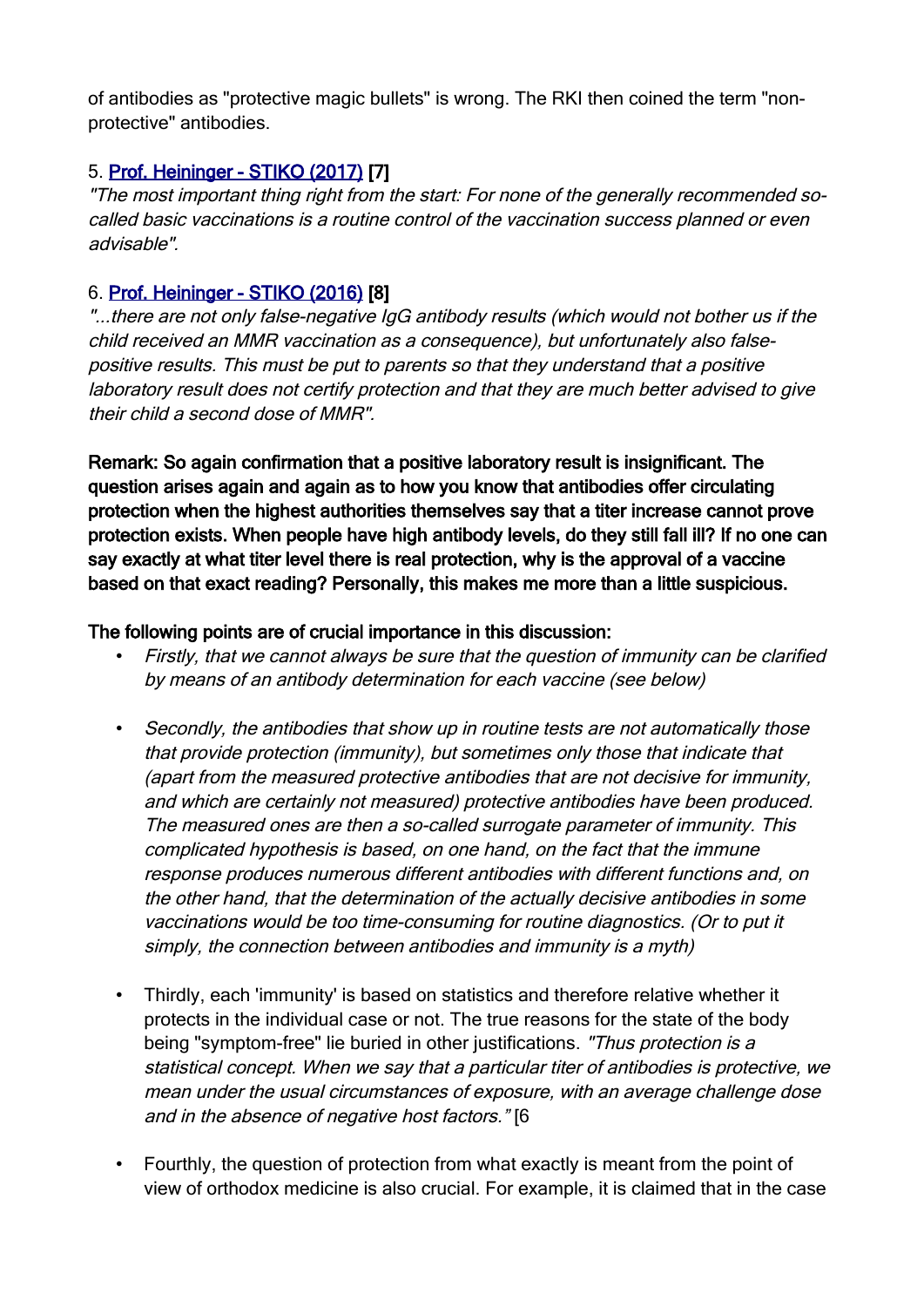of HiB and measles, much lower antibody levels protect against contracting the disease oneself (protection from disease) than is necessary to prevent transmission to others (protection from infection).

Note: As there is still [no scientific proof of the measles virus](https://telegra.ph/Gerichtsprotokolle-best%C3%A4tigen-Es-existiert-kein-wissenschaftlicher-Nachweis-f%C3%BCr-das-Masernvirus-07-06), the question naturally arises as to how the claim of protection from measles by antibodies can be claimed when the pathogen has not yet been proven. A fallacy. So the horse is being put before the cart here. I'm measuring some "antibodies", so I'm indirectly claiming to have a pathogen.

The measurable antibody titers after vaccination only shows the conflict of the immune system with the antigens, which are mostly coupled to adjuvants. Without these adjuvants there would be no antibody formation. Here it becomes clear that the immune system is much more complex and does not function exclusively through antibody formation.

Herpes sufferers develop circulating antibodies against the herpes virus. Nevertheless, herpes can flare up again and again by weakening the immune system, for many people disgust is enough. And this occurs even when herpes antibodies are detectable. Someone who is HIV-positive is also not happy about having circulating antibodies against HIV.

The hypothesis of antibodies does not work from start to finish. If they can offer protection, how is it that people who have a sufficient titer still fall ill? How is it possible that the logic of antibodies in HIV was turned 180 degrees, where high antibodies are deemed counterproductive?

No antibodies are required, protection by vaccination is always assumed without evidence. The phantom is always assumed, they don't even want to think in other directions! It's not science.

Source [RKI](https://www.rki.de/SharedDocs/FAQ/Impfen/MMR/FAQ_Uebersicht_MSG.html#:~:text=Sind%20zwei%20Impfungen%20gegen%20Masern,Impfung%20h%C3%A4lt%20wahrscheinlich%20lebenslang%20an.)

[1] [Medication Telegram](https://www.arznei-telegramm.de/html/2001_04/0104041_01.html)

[2] [Epidemiological Bulletin \(EpiBull\) No. 30 / 2012 p.299](https://www.rki.de/DE/Content/Infekt/EpidBull/Archiv/2012/Ausgaben/30_12.pdf?__blob=publicationFile)

[3] U.Heininger "Handbuch Kinderimpfung Handbuch Kinderimpfung: Die kompetente Entscheidungshilfe für Eltern 2004

[4] [Epidemiological Bulletin 2008; 24:193-195](https://www.rki.de/DE/Content/Infekt/EpidBull/Archiv/2008/Ausgaben/24_08.pdf?__blob=publicationFile)

- [5] Plotkin SA. 2010. Clinical and Vaccine Immunology. July 2010, p. 1055-1065
- [6] Plotkin SA. 2001. The Pediatric Infectious Disease Journal. 20(1):63–75

[7] [Heininger U. 2017. Ars medici. 2017\(4\):172-75](https://www.rosenfluh.ch/media/arsmedici/2017/04/Impfungen-und-Antikoerpertiter.pdf)

[8] Heininger U. 2016. Pediatrician. 47(4):227

# To claim an "antibody" you need a "body"

As I have already pointed out in my other articles, there is still no evidence of [\[measles](https://telegra.ph/Gerichtsprotokolle-best%C3%A4tigen-Es-existiert-kein-wissenschaftlicher-Nachweis-f%C3%BCr-das-Masernvirus-07-06)  [virus\]](https://telegra.ph/Gerichtsprotokolle-best%C3%A4tigen-Es-existiert-kein-wissenschaftlicher-Nachweis-f%C3%BCr-das-Masernvirus-07-06) [\[SARS\]](https://telegra.ph/Alle-f%C3%BChrenden-Wissenschaftler-best%C3%A4tigen-COVID-19-existiert-nicht-07-03) alleged pathogenic viruses. So if I don't have any evidence for a body, how can I claim to have defined specific antibodies and above all, how in God's name can I test for them? You know the answer, it is simply not possible.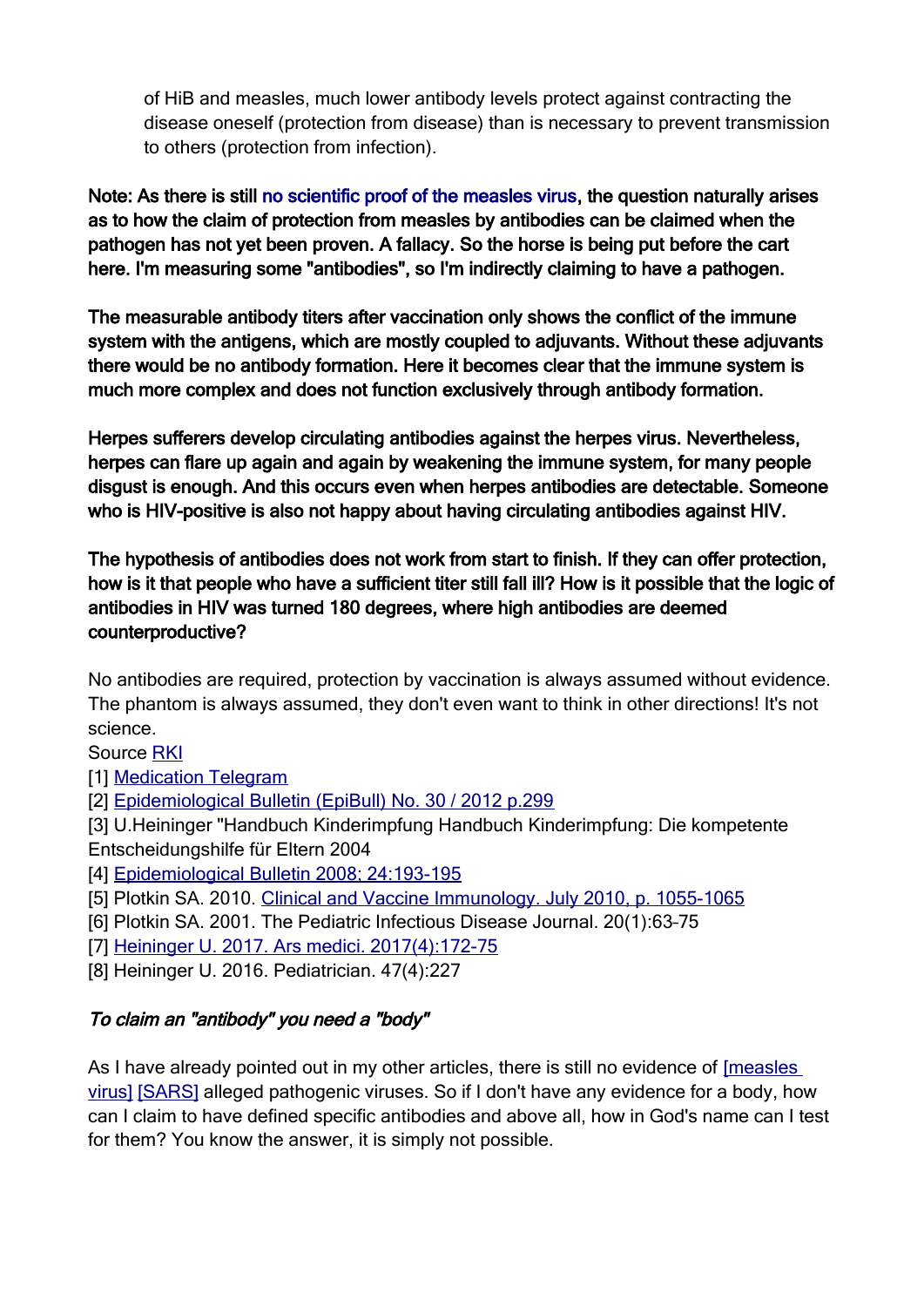#### What does all this mean for the vaccinated person?

Since there is no scientific research on how often this phenomenon occurs where vaccinated individuals develop 'non protective antibodies', the possibility of disease still remains for each vaccinated individual. A complete vaccination record and also the detection of antibody titres, as is often done for example with rubella or hepatitis B, is no guarantee.

Could the non-protective antibodies, invented off the cuff, explain the situation where after vaccination (e.g. against measles, mumps, rubella or whooping cough etc.) the vaccinated individual may have antibodies, but still fall ill (with measles, mumps, rubella or whooping cough etc.)? Could they be the reason (apart from the alleged mutations that undermine vaccination protection) for the epidemics despite high vaccination rates, in which, more often than not, a large percent of the sick were sufficiently vaccinated?

Circulating antibodies alone therefore do not provide reliable protection; this has been orthodox medical knowledge for many decades. On the other hand, the proof of efficacy in the approval of vaccines is based solely on the proof of the allegedly (sometimes?) protective antibody titres.

#### DIMDI, the German Institute for Medical Documentation and Information: Antibody titre is only a supplementary measurement.

A half truth from orthodox medicine - but still! ''Antibodies are surrogate endpoints, i.e. substitute measurement quantities invented on the basis of random correlations'', says DIMDI, the German Institute for Medical Documentation and Information:

"The use of surrogate endpoints is [...] not unproblematic. In the past, there have been many situations in which relying on surrogate endpoints was misleading or had fatal consequences

despite strong correlation with the clinical endpoint. This problem has been known for more than 30 years. [...] Some products that were approved on the basis of surrogate endpoints had to be withdrawn from the market at a later date because the benefit-risk balance was reversed in studies with mortality or morbidity endpoints." Source: [DIMDI, Cologne 2009](https://impfen-nein-danke.de/u/hta250_bericht_de.pdf)

Remark: So we have been dealing with problematic "substitute markers" for decades, which have repeatedly led to completely wrong results and assumptions. Despite strong correlation (correlation is no scientific proof, only an indication) these were misleading and had fatal consequences! It is time to correct this false hypothesis about antibodies.

#### Working aid on the topic of antibodies: Stefan Lanka and Veronika Widmer from MACHT IMPFEN SINN?

 [An excerpt from: "Does inoculating make sense? Disease-causing viruses? Isolated](https://archive.org/details/Dr.StefanLanka-MachtImpfenSinn/page/n5/mode/2up)  [viruses? The Basic Law. How are new viruses identified? Commentary on viruses claimed](https://archive.org/details/Dr.StefanLanka-MachtImpfenSinn/page/n5/mode/2up)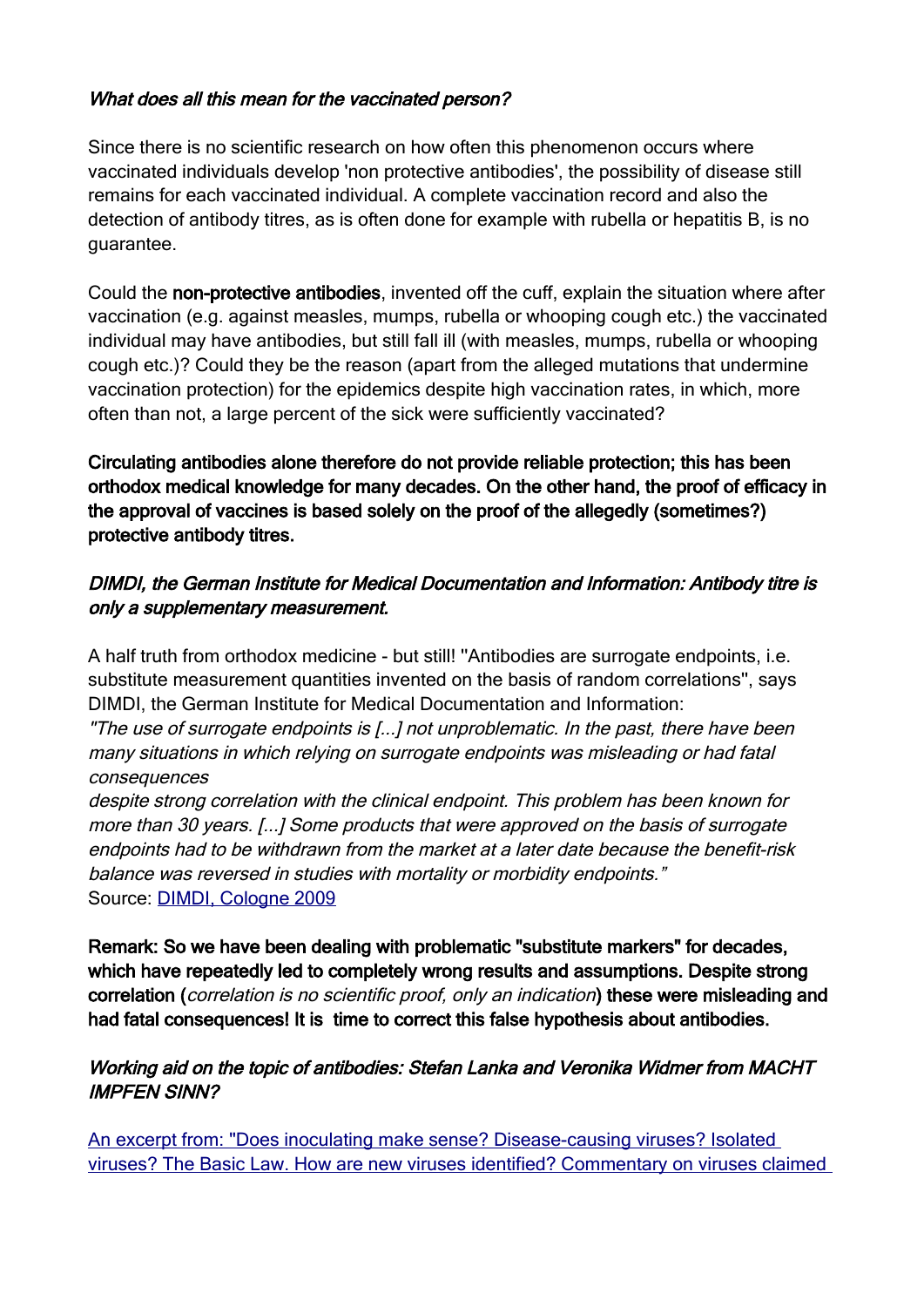#### [to be isolated \(German\) Brochure - July 1, 2005":](https://archive.org/details/Dr.StefanLanka-MachtImpfenSinn/page/n5/mode/2up)

#### Comment on the (wrong) question: What are antibodies? Correct question: What is measured when antibodies are claimed to be present?

According to Pschyrembel, antibodies are "a possible reaction of the immune system. "Antibodies do not occur naturally." Was this formulation chosen because it is known that people with a high "antibody titre" can fall ill in the same way as people without "titre" remain healthy? Today's school of medicine distinguishes between the formation of foreign antibodies (pathogenic bacteria, toxins from viruses) and the body's own antibodies (tumour cells).

While we are told that after a vaccination the organism is protected by the formation of antibodies, conventional medicine also describes cases in which the presence of antibodies has adverse effects on the organism. For example, conventional medicine refers to allergies, AIDS, transplant rejection and autoimmune diseases. The Robert Koch Institute explains that: An increased total immunoglobulin concentration in the serum indicates in the majority of cases an allergic disease.

However, elevated levels can also occur in cases of parasite infestation or malignant tumours, for example. In the case of inhalation allergies, IgE levels are moderately to greatly increased, depending on the symptoms and the number of allergens causing the allergy. A normal IgE does not rule out an allergy.

If antibodies are diagnosed after a vaccination, conventional medicine tells us that the person concerned is now protected. However, it is concealed that people are ill despite the presence of antibodies and people without antibodies remain healthy. HIV-antibodies detected by a test produce a diagnosis of fatally ill - or at least - will become fatally ill. Rubella antibodies detected by a test provide a diagnosis of - protected - to the affected person. A contradiction in terms. "Anti" bodies have never been detected.

Bodies, the immunoglobulins, which among other things play a role in the coagulation and cross-linking of proteins, have, however, been proven. The word "anti" assumes that the immunoglobulins can only bind to certain proteins. All experiments ever performed, however, rule this out. Whether or not binding takes place depends on the environment and state of the proteins: Whether acidic or basic, i.e. oxidised or reduced. Every scientist who has carried out such experiments or studied them knows this.

#### Antibody tests: The procedure in the laboratory

First, the blood is separated from its cells and the larger proteins. This is done, for example, by a centrifuge. 99% of all tests performed are carried out with the patient's serum, the remaining blood liquid. Now the laboratory technician is told what is to be detected by the antibody test. For this purpose, the so-called supernatant is then filled with corresponding, pharmaceutically produced, patented substances whose composition is kept secret (the government and the Paul-Ehrlich-Institute under its supervision keep strict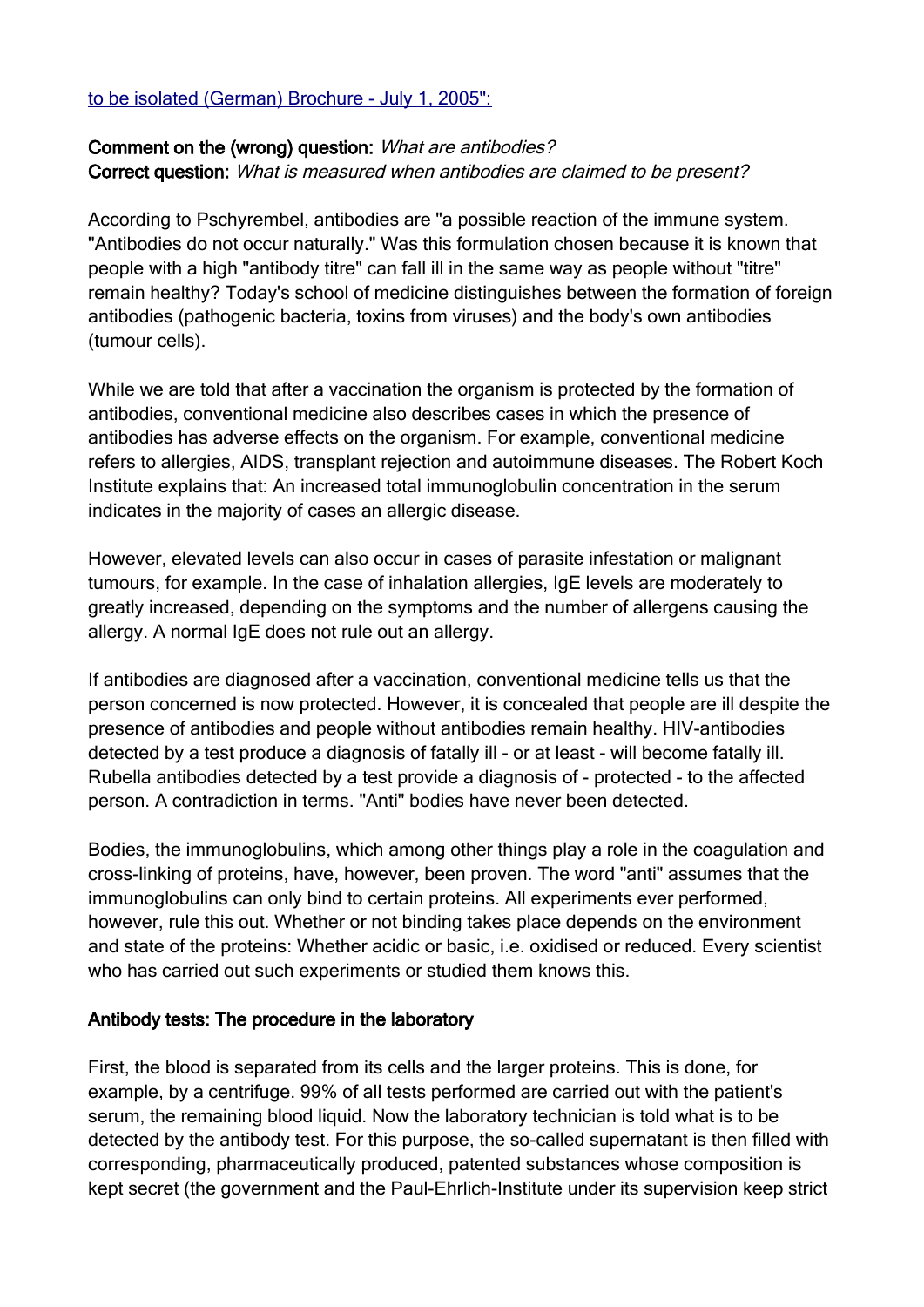secrecy). If there is a measurable reaction, the test is evaluated as "positive". Up to now, it has been claimed that if antibodies were detected, immune protection has been proven.

The indirectly and not quantitatively determined amount of "antibodies" is then called a titer. In the case of AIDS, however, a death sentence is pronounced, if necessary, because it was claimed that the antibodies are now indicative of the presence of the AIDS virus. So it is not surprising that there is no scientific standard for titres and that the measurements are never comparable.

It is even less surprising then that there are no scientific criteria whatsoever as to when a titer can, should, may etc. be called "immune protection". The laboratory technician is told that the test kit contains one or more proteins exactly corresponding to the shape of the microbe. If the laboratory technician would think about it, he would realise that under the appropriate conditions the form of the proteins could not correspond to that of the claimed microbe, because the proteins are no longer in their natural environment. This is called denaturation of the proteins.

According to the delusional logic of compulsion, these unknown proteins are then named "antigens" by which the antibodies can be detected. The test kit also contains: e.g. dyes and substances that serve to produce a "positive" signal for reproduction. The apparatus, into which the whole thing is then placed, is calibrated again with substances whose composition is kept secret and which are monitored by the aforementioned Paul Ehrlich Institute. The fact that there are about 5% people in the entire population in whose blood, under laboratory conditions, little or no immunoglobulins can be detected, is not discussed and not investigated.

These people are then called "non-responders" after vaccination and are poisoned with more and more vaccines according to delusional logical compulsion. Blood group AB was invented for these 5% and according to compulsive logic, blood groups A and B, in addition to blood group 0 (40% of the population), for which little or no proteins that could clump in the test tube are found under the appropriate laboratory conditions.

The contradictions that arose from the dogma of blood groups were first dismissed by the discovery of a rhesus factor and later by the continuous introduction of thousands of subblood groups.

### Stefan Lanka: Facts that refute the claims about "antibodies" and a specific immune system.

• Because there are so-called autoimmune diseases and so-called allergies that occur at lightning speed. In psycho-neuro-immunology this is called a so-called "track''. Comment: It cannot be that "specific" antibodies react against "foreign" and then suddenly against "own" proteins.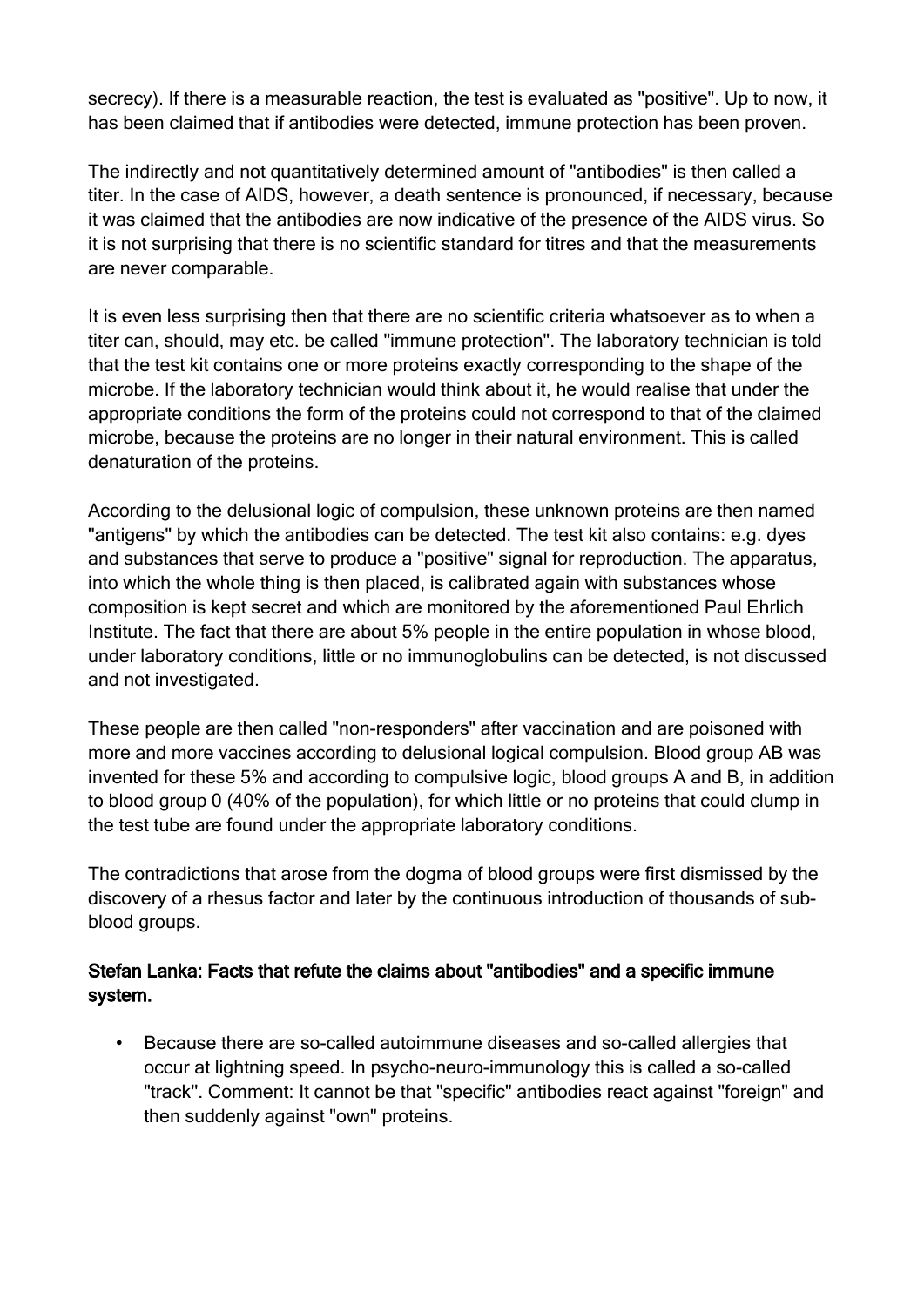- Alternating "foreign" intestinal bacteria exist side by side with immune cells which are supposed to carry out a specific defence against them. Comment: If there were specific antibodies, the intestinal colonisation should not be able to change.
- Humans, mammals, bony fish and sharks exist. They produce immunoglobulins. Comment: If there were specific antibodies, the offspring would be destroyed and breast milk would be toxic.
- In the development of humans and animals, under shock and in old age new proteins appear. Comment: Since, according to the never verified but only falsified immune hypotheses, "foreign" and "own" proteins are recognized in the thymus in earliest childhood and "antibodies" or the immune cells forming them are sorted out against "own" proteins. Proteins occurring later, such as hormones in puberty etc., would automatically lead to allergy, autoimmune diseases, destruction and death. This is not the case.

"Anti" bodies against viruses which do not exist at all cannot exist in principle either. Here the claim of the existence of specific antibodies and specific tests clearly turns out to be a crime and consequently a genocide. Comment: But since immunoglobulins are detected that are capable of binding other proteins, there is "body but not "anti". But globulins that first complete themselves in an oxidized, i.e. acidic environment (via reduced S-H groups, which in the oxidized state combine to form disulfite groups (-S-S-) and thus bind the protein chains to each other, which first makes up the complete immunoglobulin) and are then able to bind proteins that are intended for transport, conversion or recycling.

Comment by Karl Krafeld: An antibody can only be claimed if the body has been detected. It is claimed that many viral antibodies can be detected (e.g. by tests) without the virus being able to be verified scientifically. Orthodox medicine knows its own nonsense which it habitually spreads: "Antibodies are formed in infectious diseases and the detection of antibodies is a proof of protection against the disease". According to orthodox medicine, HIV-positivity should be the best protection against AIDS. Every test measures what the test measures, only nobody knows exactly what the test measures. The tests react quite unspecifically to proteins, according to the coffee grounds reading principle: Is Eduscho or Tschibo better for reading coffee grounds? In any case, no test can detect antibodies if the underlying body has never been detected.

#### Antibodies in reality/religion

Antibody fraud of the vaccination religion: Vaccination = Antibody = Protection = Long life and health (I have shown in detail that this assumption (belief) is not true and has been disproved by several studies.

### The reality:

Small proteins are called globulins. These globulins are always produced by the body when cells need to be multiplied, repaired or newly formed. From the vaccination religion,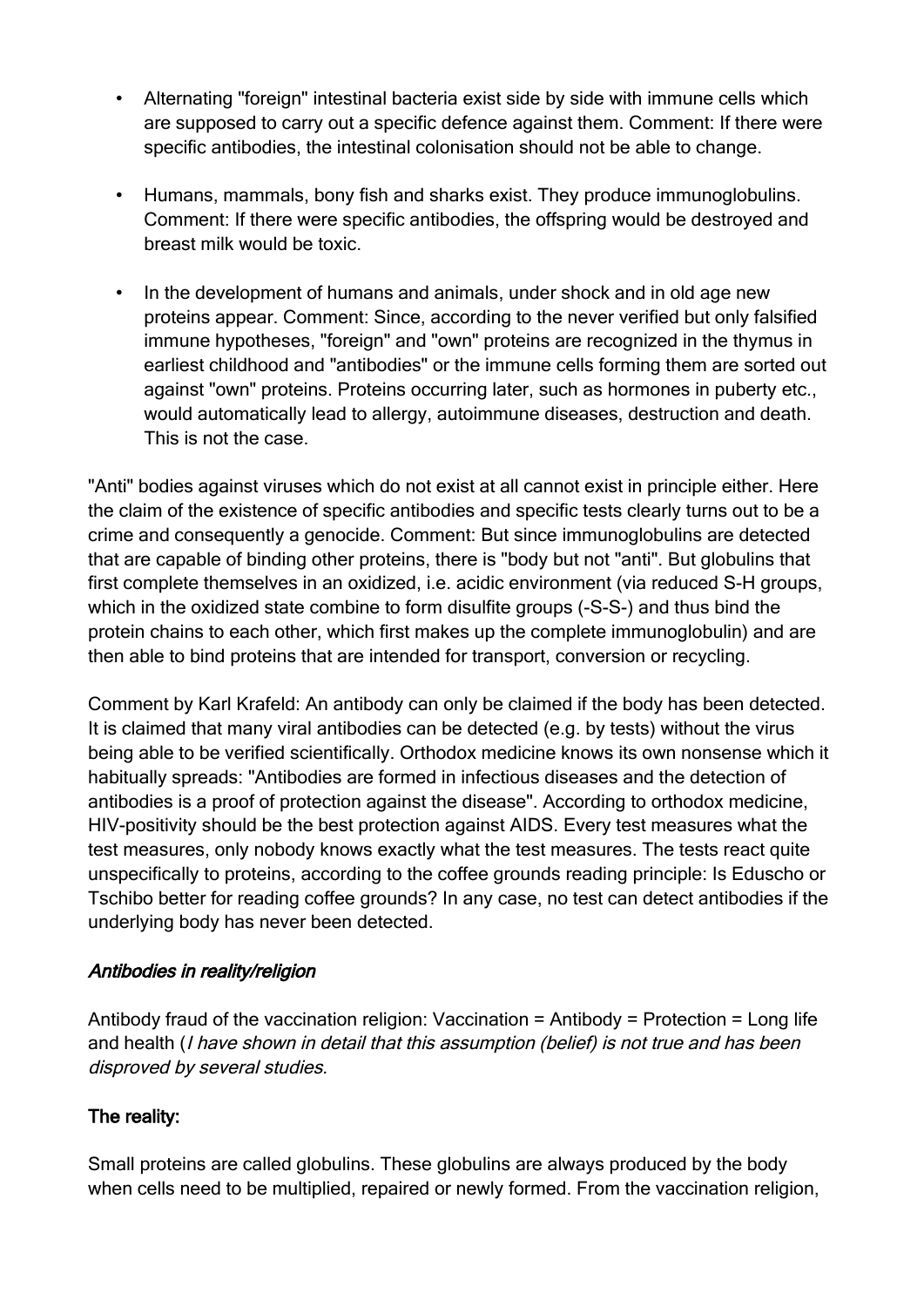globulins are called antibodies against better judgement, because these proteins bind very easily with other proteins and molecules. The whole vaccination business is based on the globulins' ability to bind with other proteins and molecules.

The so-called "antibodies" today were "healing bodies" in Emil von Behring's case in 1892 and "magic spheres" in Paul Ehrlich's case. The globulins formed by vaccination poisoning are claimed to be a protection against [freely invented pathogens](https://telegra.ph/Gerichtsprotokolle-best%C3%A4tigen-Es-existiert-kein-wissenschaftlicher-Nachweis-f%C3%BCr-das-Masernvirus-07-06) and the combination of globulins with proteins from chicken embryos or artificial cells (laboratory artefacts), which are claimed to be components of viruses, is claimed to be vaccination protection against diseases (alleged "immunity"), which in turn are claimed to be against better judgement then caused by pathogens, but which in reality do not exist at all. Antibodies are the blood's response to infiltrated (inoculated) [foreign proteins](https://impfen-nein-danke.de/fetale-zellen) and foreign substances as in allergy.

The term "immunity" would have to be replaced by a term like "healing ability". Healing ability cannot be produced by any kind of vaccination, it is an ability of the whole being (body-mind-spirit-unity) and depends on many factors.

### The "more toxic" the adjuvant, the stronger the "antibody reaction"

The antibody titer measurement only indicates poisoning/damage to the body.

The powerful aluminium adjuvant from Gardasil- The three Merck lawyers who gave [presentations were Dino Sangiamo, Sally Bryan and Christina Gaarder. Jo Lyn Valoff](https://childrenshealthdefense.org/news/court-hears-gardasil-science-and-moves-forward/)  [represented Kaiser.](https://childrenshealthdefense.org/news/court-hears-gardasil-science-and-moves-forward/)

"Among vaccinologists, it's axiomatic that the duration of immunity correlates directly to the toxicity of the adjuvant; the more toxic the adjuvant, the longer the duration of immunity."

That's perfectly put. The toxins are supposed to measurably boost the antibody blood levels so that something can be measured and "proved" and which a vaccine cannot produce without these adjuvants.

The deception starts where the measured value is pretended to be immunity, because in reality it only indicates the degree of poisoning, completely independent of the effectiveness of a vaccine according to the key-lock theory [and the fairy tales of viral load,](https://telegra.ph/PCR-Ein-DNA-Test-wird-zum-Manipulationsinstrument-06-28)  [antigens etc.](https://telegra.ph/PCR-Ein-DNA-Test-wird-zum-Manipulationsinstrument-06-28)

#### The interesting finding with multiple personalities

In the book [The Vaccinated Nation by Andreas Moritz](https://www.narayana-verlag.de/homoeopathie/pdf/Die-geimpfte-Nation-Andreas-Moritz.21741.pdf), a fact is described that also causes the belief in the antibody doctrine to collapse. Quote on the fraud of antibodies as proof for the alleged functioning of uselessly harmful vaccines: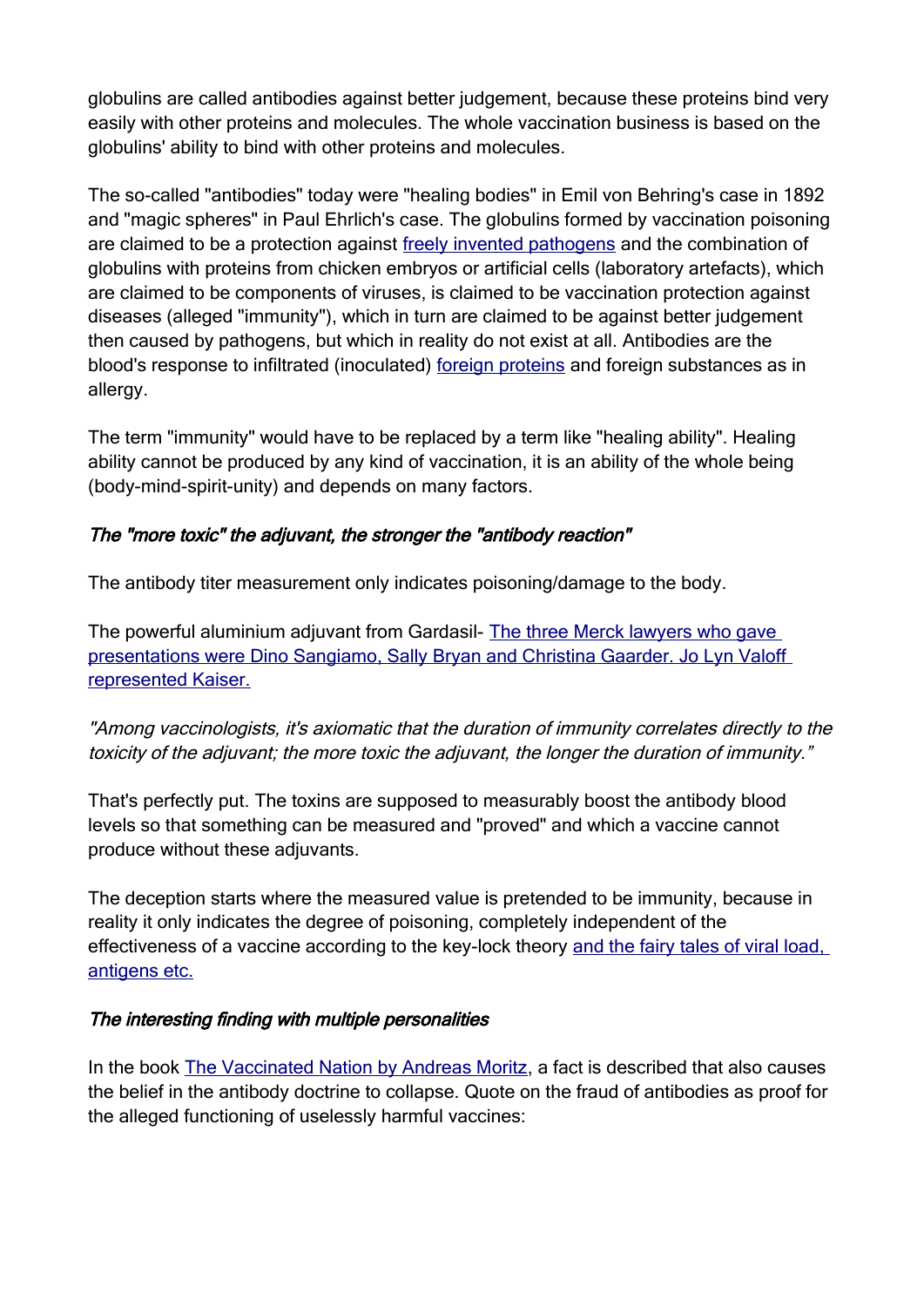"Having produced antibodies against a certain substance, for example against a food or a vaccine, does not really determine whether a disease such as an infection or allergy will actually occur.

For example, people with a multiple personality disorder in the role of one personality can be highly allergic to orange juice (allergen), while the same allergen, once they have switched to a different personality, suddenly no longer causes an allergic reaction

One may also show symptoms of diabetes in one personality and be free of diabetes a few minutes later. Women may even have completely different menstrual cycles.

Another example- In a normal person who is allergic to cat hair, when they come into contact with the proteins of cat hair, the formation of antibodies and inflammatory reactions are triggered. However, it is not uncommon for someone to be allergic only to white or red cats, but not to black cats (or vice versa). Usually there was a previous traumatic experience with a white cat - for example its death - which was related to the formation of antibodies.

As soon as the person touches a white cat, the body reproduces the reaction, based on the memory of the previous emotional trauma. Since black cats were not part of this experience, touching black cats does not cause allergic reactions.

Similarly, someone who is allergic to gluten may have a problem when eating bread, but not when eating pasta, even though it contains gluten."

In other words: one cannot know whether the mere presence of antibodies formed by vaccination actually protects against mumps or measles viruses. The entire vaccination theory is based on the idea that the presence of specific antibodies in the blood confers immunity to the disease in question.

### [Feli Popescu: Rhesus factor, blood groups, blood plasma, anti-D prophylaxis](https://impfen-nein-danke.de/u/Feli+Popescu+-+Rhesus-Faktor+Wissenschafftplus_2-2018.pdf)

Feli Popescu has written an incredibly interesting article on the subject of rhesus factor, blood groups, blood plasma, anti-D prophylaxis. This article shows extreme inconsistencies and discrepancies in how science works. You can see in the article, how the antibody thesis is defeated in this respect as well. Very interesting.

#### High vaccination rates cannot prevent measles outbreaks - antibodies failed

We need "information not fear" and "facts not expert opinions".

In the following link Libertas & Sanitas has compiled more than 50 well-known studies by the CDC, Oxford and others that clearly show that vaccination does not protect. The results of the first 10 studies have been summarised directly in the PDF. This is a practical example showing claimed antibodies do not reflect the protection attributed to them. Since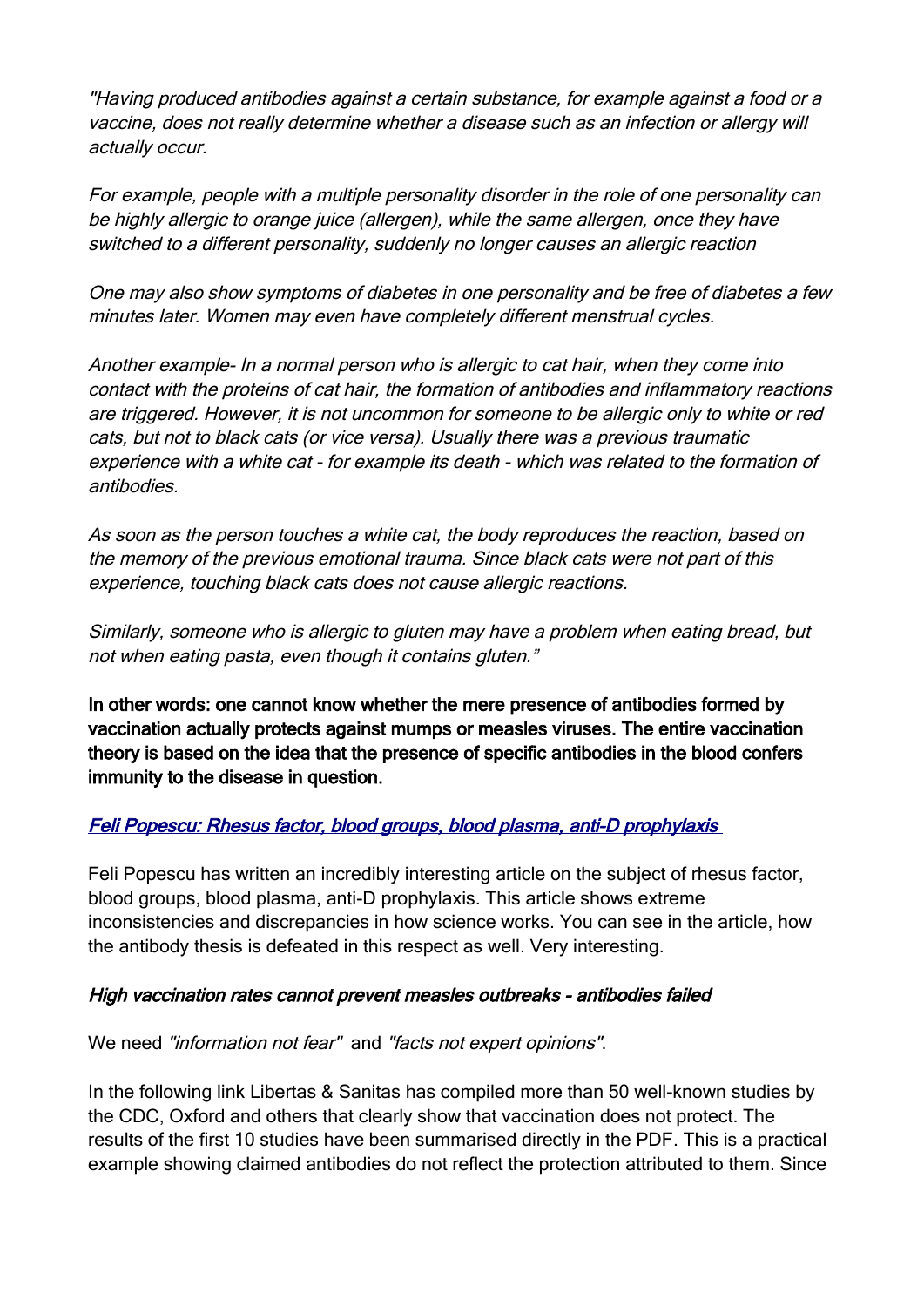this is not an article about vaccines, I will not mention all the other studies, they will become part of another article. Source: [Libertas & Sanitas e.V. \[PDF\]](http://s407929133.website-start.de/app/download/5799630982/Masernimpfung_Tatsachen_20080510.pdf)

[Correspondence between Hans Tolzin and Robert Koch Institute \(RKI\) on the topic of](https://www.impfkritik.de/antikoerpertiter/index.html)  [antibodies](https://www.impfkritik.de/antikoerpertiter/index.html)

This correspondence shows that the RKI does not consider the antibody level (titer) the sole criterion for protection.

Thus the RKI writes on 01.02.2005

"Neither the RKI nor the STIKO consider the level of the AK concentration as the sole criterion for immunity and do not define it as such. Cellular immunity (immunological memory), which is particularly important for long-term immunity, is not dependent on the detectable AK titres and therefore AK titres often only serve as "surrogate markers" for immunity". .... "However, undetectable or low AK titers are no proof of non-existent immunity."

So we see, no matter if antibodies are measured or not, according to the RKI there is a protection in case of non-existing as well as existing antibodies. Since we know that these "antibodies" are created when cells are poisoned/ destroyed, it cannot be claimed that a virus is the cause, but rather e.g. poisoning by a vaccination and your harmful adjuvants.

#### To the question of Hans Tolzin:

"If, as you write, the level of the AK concentration does not allow a reliable statement about immunity, how can it be the sole criterion for the proof of benefit in the vaccine approval? I don't understand."

#### Answered by the RKI:

"Dear Mr. Tolzin, we have replied at length. For capacity reasons we cannot continue the discussion. Yours sincerely"

Note: No further comment is required. In the construction of lies full of unscientific claims and consensus without scientific basis, even the best liar loses the plot when confronted with reality.

You can read further excuses of the RKI on the [site.](https://www.impfkritik.de/antikoerpertiter/index.html)

[Correspondence between Hans Tolzin and Paul Ehrlich Institute \(PEI\) on the topic of](https://www.impfkritik.de/antikoerpertiter/index.html)  [antibodies.](https://www.impfkritik.de/antikoerpertiter/index.html)

On 13 May 2006, [Hans Tolzin] also submitted a request to the Paul Ehrlich Institute (PEI), the German licensing authority for vaccines:

"Please name the basic scientific studies or publications relevant to the PEI that prove the connection between AK levels and immunity (in the sense of actual non-disease over a longer period of time)".

Answer of the PEI: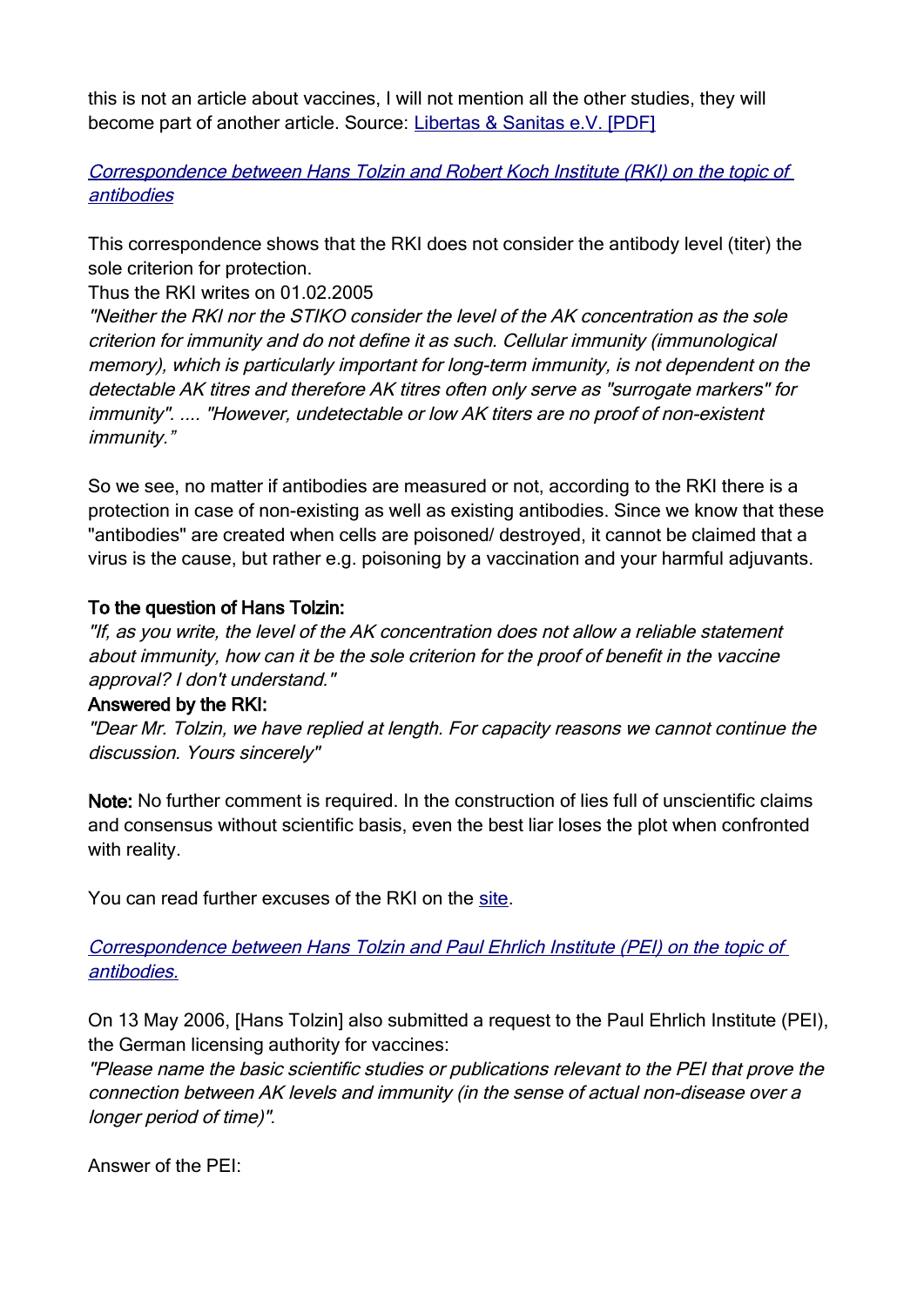""There is no general statement of the PEI that a sufficiently highly regarded specific antibody titer is a guarantee of non-disease. This statement is undifferentiated and does not correspond to scientific standards. The European Pharmacopoeia specifies exactly how efficacy is to be tested for the various vaccines."

Thus, the PEI staff have no scientific documentation that a high titre means no disease. Instead, the responsibility is shifted to the EU level. However, the regulations there contain both mandatory and optional provisions regarding proof of efficacy, so that the reference to them does not say anything about which criteria the PEI considers binding for itself. A corresponding question from me [Hans Tolzin] has not yet been answered. Every little piece of information has to be prized from authority's nose Source: [Email](https://www.impfkritik.de/upload/pdf/antikoerpertiter/Aussage_AK-Titer.pdf)

### Spiess, "Impfkompendium", 5th edition 1999, p. 180 (in the chapter on pertussis)

"A conclusion from the level of the measured titre on the immune status regarding protection against recurrence of the disease is currently not possible".

#### Another study published in the Journal Immunity (a scientific journal) shows that antibodies are not necessary to fight them.

"Our results contradict the current view that antibodies are absolutely necessary to survive infections with viruses such as VSV (vesicular stomatitis virus). They represent an unexpected function of B cells as guardians of macrophages for antiviral immunity," said Dr. H. Uldrich of Andrian of Harvard Medical School. "There is a need for further research into the role of antibodies and interferons in immune defence against similar viruses that attack the nervous system, such as rabies, West Nile virus and encephalitis."

Note: Even though it is already assumed by these researchers that there are viruses that cause illness, it shows once again that even among "believers" of the same faith, different results emerge and that antibodies are not at all synonymous with protection.

#### With HIV, the complete logic of antibodies was finally overturned

[Der Spiegel writes:](https://www.spiegel.de/gesundheit/diagnose/bluttest-erkennt-die-virus-infektionen-des-lebens-a-1037290.html) "In HIV-infected persons, on the other hand, the scientists were able to detect above-average numbers of antibodies against various viruses. This could be explained by the fact that the HI virus can weaken the immune system and make the affected persons more susceptible to further infections."

In HIV, therefore, antibodies are more likely to indicate that the person is weakened, even though he or she has extremely high antibody levels. In principle, he should be the most protected person of all. But we see no difference from "pseudo" medicine. If something doesn't fit, the film is shot until it supposedly does. The basic thesis is not even questioned, although especially with HIV the dissenting voices were extremely strong. The topic HIV is one of its own and would go beyond the scope of this.

### [WHO: no evidence that SARS-CoV-2 antibodies mean immunity to COVID-19 – 04/18/2020](https://impf-info.de/82-coronoia/314-coronoia.html#who-kein-beweis-dass-sars-cov-2-antik%C3%B6rper-immunit%C3%A4t-gegen-covid-19-bedeuten-18-04-2020)

In the course of the study of COVID-19 patients, who again showed positive smear results after surviving the disease, the WHO reported on 17.04.that there is no evidence that the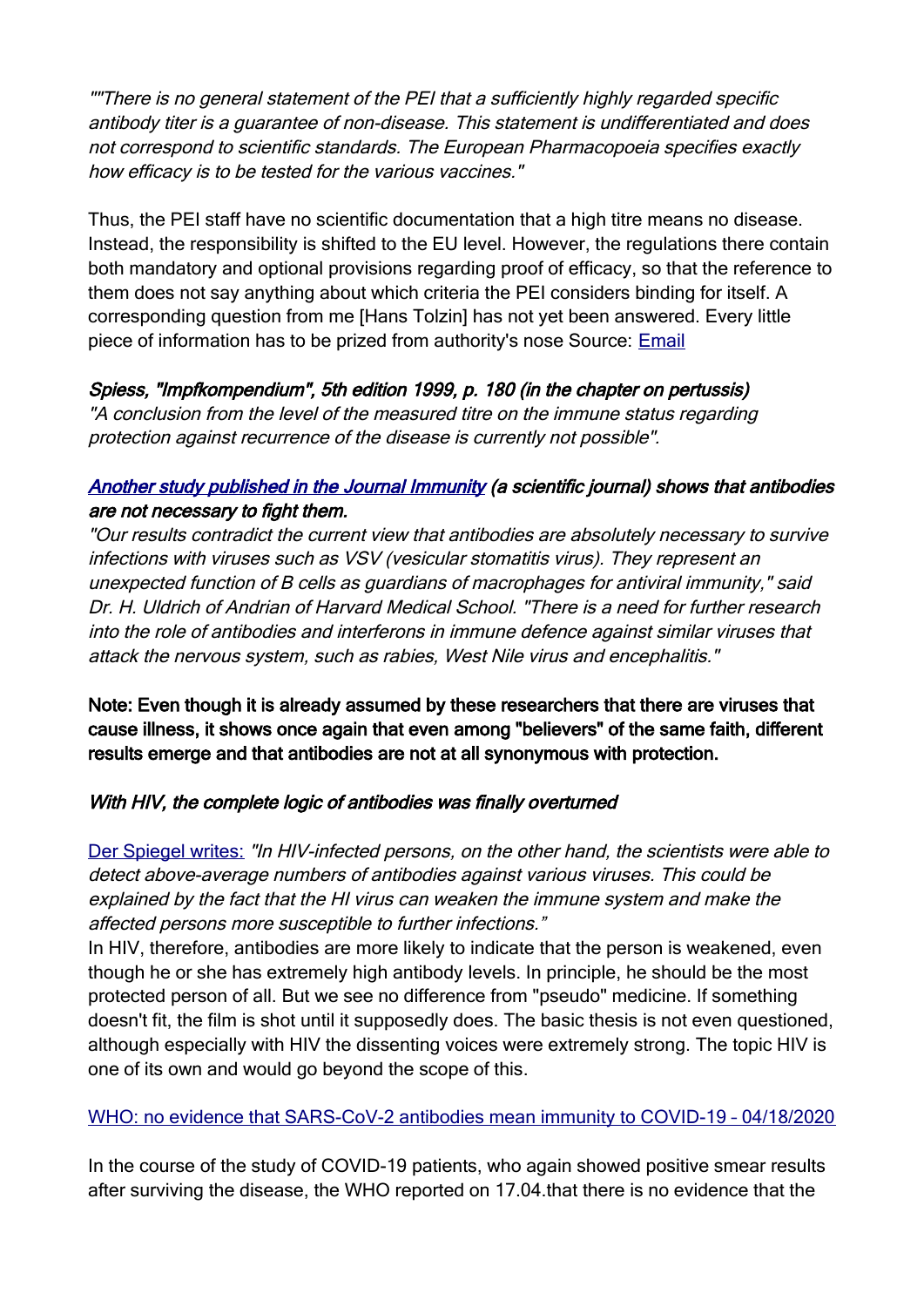presence of antibodies against SARS-CoV-2. Antibodies in the serum means immunity to COVID-19 [\(CNN 18.04.2020\)](https://edition.cnn.com/world/live-news/coronavirus-pandemic-04-18-20-intl/h_e0d2a136beef210445661ea9cce09f53) If this fear is confirmed, this calls into question a whole range of concepts that have been put forward as saviors - from herd immunity to messianically transfigured vaccine...

#### The conclusion from the whole situation is frightening...

Obviously, the responsible federal authorities are not aware of any scientific evidence of protection by antibodies. As a substitute, the "state of the art" and the "general acceptance" of such substitute measured variables ("surrogate parameters") are invoked without obligation. The employees of the authorities therefore assume a protective titer without ever having seen the proof! This is exactly the problem we see all the time. It is always assumed without question. We have the same problem with the claim of the [pathogenic measles virus, which has never been proven.](https://telegra.ph/Gerichtsprotokolle-best%C3%A4tigen-Es-existiert-kein-wissenschaftlicher-Nachweis-f%C3%BCr-das-Masernvirus-07-06) We also have the same problem with [SARS-CoV-1 and SARS-CoV-2](https://telegra.ph/Alle-f%C3%BChrenden-Wissenschaftler-best%C3%A4tigen-COVID-19-existiert-nicht-07-03), again and again the proof is missing, each time it is assumed that it is so. We are at a point where we must finally uncover the misguided development in medicine and introduce a paradigm shift.

- • [We claim disease-causing viruses, without proof](https://telegra.ph/Alle-f%C3%BChrenden-Wissenschaftler-best%C3%A4tigen-COVID-19-existiert-nicht-07-03)
- We use surrogates like antibodies for protection, which also have no scientific basis and the reality has not at any time confirmed this claim.
- We use a DNA test (PCR) which cannot produce proof of a virus but is a [manipulation tool](https://telegra.ph/PCR-Ein-DNA-Test-wird-zum-Manipulationsinstrument-06-28) and has never been [validated.](https://telegra.ph/Der-PCR-Test-ist-nicht-validiert-06-25)
- We use leading consultants who have already been [convicted of fraud](https://telegra.ph/Der-Wissenschaftsbetrug-durch-Prof-Christian-Drosten-07-10)

I could continue on, but you can already see the huge problems we have because we looked away too long, because we believed everything without question, because we just wanted to trust. Today reality is catching up with us and we must act now, not later, otherwise these false claims will become even worse and the situation will be irreparable.

My appeal to you: "Write to the politicians, write to the RKI and PEI, confront them with the facts. Do not allow any excuses. The authorities have known about this information for a long time, yet they have not bothered or dared to correct it. [What did Horst Seehofer say to](https://www.youtube.com/watch?v=TZDgjPWfZUg&feature=youtu.be) [ZDF about the power of the pharmaceutical lobby? \(](https://www.youtube.com/watch?v=TZDgjPWfZUg&feature=youtu.be)Backup of the video available) Meaning: "The pharmaceutical lobby is too strong, this has been the case for 30 years, up to the hour it is not possible to introduce meaningful changes because these structures are so powerful that the politicians cannot influence them".

Seehofer says: "I can only tell you that this is the case and this is working very effectively" In response to the reporter's question: "How is it possible that the pharmaceutical lobby is stronger than the politicians of a country?

Says Seehofer: "I can't disagree with you there..."

So we see that we are dealing with very powerful commercial enterprises (lobby), where not even politicians can/may make their own decisions. Do we really want to continue to walk blindly into this world?